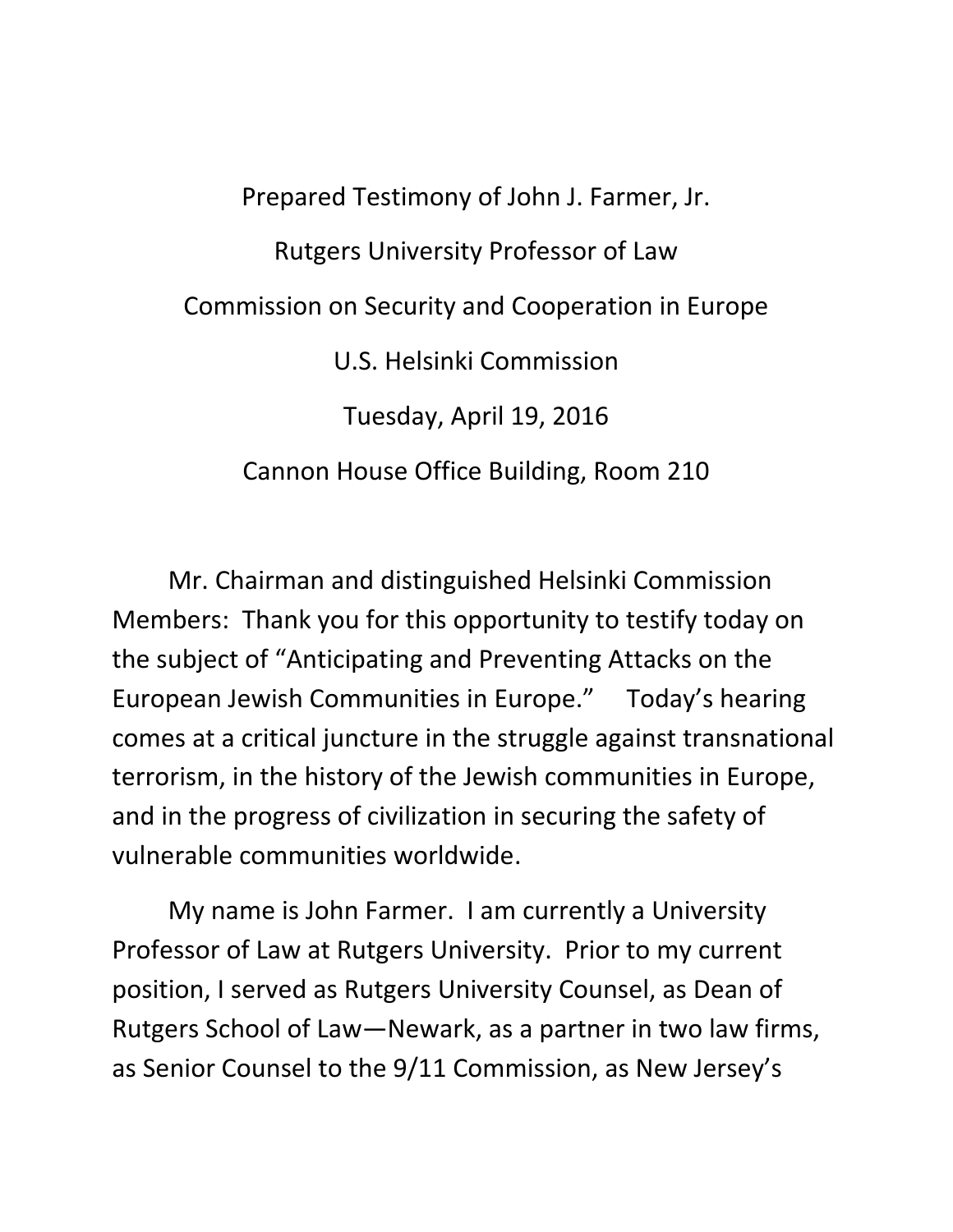Attorney General, as Chief Counsel to Governor Whitman, and as a federal prosecutor.

Of most relevance to today's hearing, I was the chief law enforcement officer in New Jersey on 9/11, a day when our state lost some 700 of its citizens. I can never forget that day, or the sense of failure and disbelief I felt that such an attack could have succeeded. Understanding exactly what went wrong and how public safety can be protected during a terrorist attack or other crisis has been a focus of my work in the years since.

As Senior Counsel for the 9/11 Commission, I had the opportunity to study the crisis as it was experienced in real time by everyone from the President to the evacuating civilians in New York's Twin Towers. I wrote a book, *The Ground Truth*, comparing the response on 9/11 to the response to Hurricane Katrina, and found disturbing parallels between the way the government reacted to a complete surprise attack and the way it reacted to a storm that had been anticipated for years and for which detailed plans were in place.

The responses to both events, I found, failed to take account of the fact that, as stated in *The 9/11 Commission Report*, "[t]he `first' first responders on 9/11, as in most catastrophes, were private-sector civilians. … [P]rivate-sector civilians are likely to be the first responders in any future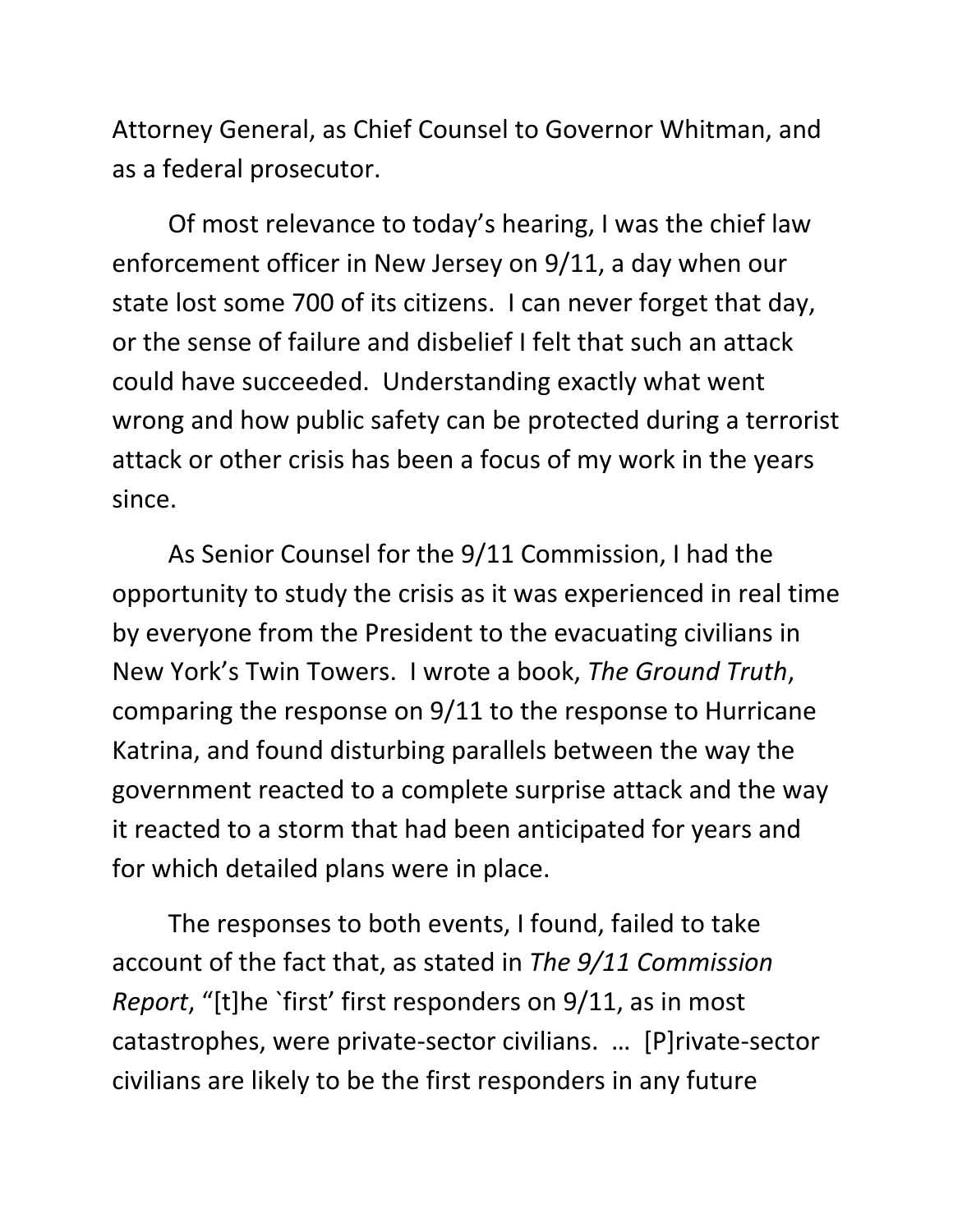catastrophes." The 9/11 Commission Report, at 317. Among trained emergency personnel like police, fire, and EMTs, moreover, both crises demonstrated that "critical early decisions will have to be made by responders who are not the top officials … . Planning for a crisis should accept that reality and empower and train people `on the ground' to make critical decisions." John Farmer, *The Ground Truth*, at 324.

The truth of that observation has been borne out in subsequent attacks ranging from the London subway bombing to the murders at the Jewish museum in Brussels to the murders at the kosher grocery store in Paris to the most recent attacks at the Paris cafes, stadium, and concert hall and at the Brussels airport. As the threat has become more diffuse, and the attacks less predictable, I believe the following conclusion has become inescapable: Anticipating and preventing attacks on European Jewish communities – or, for that matter, on any vulnerable communities -- will be impossible without a dramatically greater engagement of law enforcement with the affected communities and people, and of the affected communities and people with each other.

For the past nearly two years, I have had the privilege of leading, along with Rutgers Professor of Criminal Justice John Cohen, formerly Counterterrorism Coordinator for the Department of Homeland Security, an initiative at Rutgers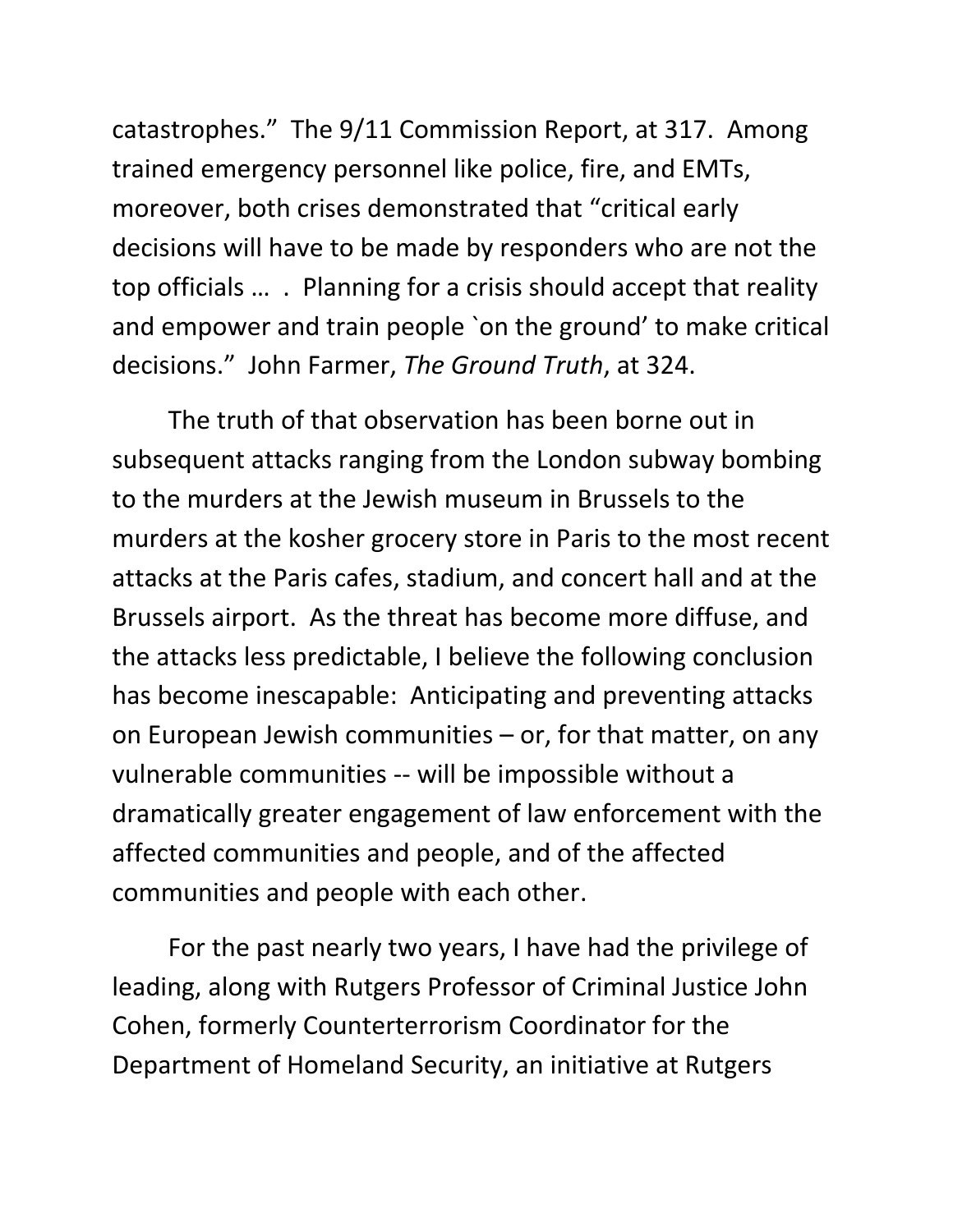University designed to identify the best ways to protect vulnerable communities in light of the evolving threat. Funded generously by Rutgers alumnus Paul Miller, former general counsel of Pfizer, and his family, Rutgers began what we have called the Faith-Based Communities Security Program two years ago by taking a close look at the evolving threat, and by taking an equally close look at the security situations of several European Jewish communities. To assist us, we have had the privilege of working with subject matter experts like Paul Goldenberg, Rabbi Baker, Sean Griffin, recently retired as Counterterrorism Coordinator for Europol, and Richard Benson, who helped establish the Community Security Trust in Great Britain.

The reasons for our initial focus on the European Jewish communities are two-fold. First, because the European Jewish communities are the original diaspora communities, and have survived in parts of Europe despite attempts to eliminate them for over two thousand years, we believe that these communities have much to teach other vulnerable communities about security and resilience.

These lessons are particularly important, in our view, because the demographics of our world have been transformed within our lifetimes; according to estimates that predate the recent Syrian refugee crisis, over 20% of the world's people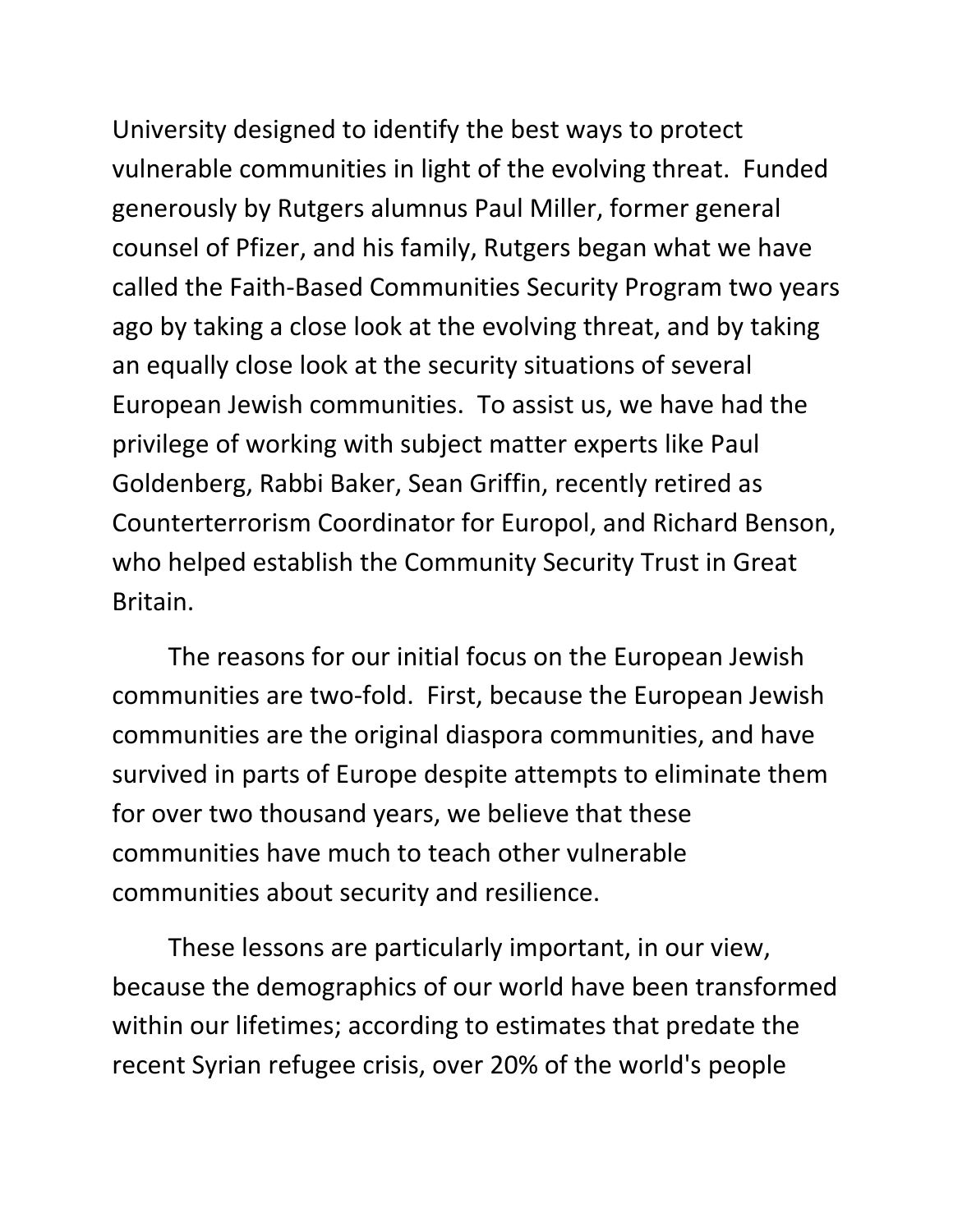now live in a nation other than where they were born. That amounts to well over a billion people trying to adapt to foreign cultures. The world of the future is therefore a diaspora world, a world of vulnerable communities.

Second, we thought it would be instructive to look at European Jewish communities now because, as Jonathan Biermann, Paul Goldenberg and Rabbi Baker will describe in greater detail, they have been under renewed stress in Europe as a consequence of Islamist radicalization and, to a lesser but persistent extent, age-old European anti-Semitism. The occurrence of anti-Semitic incidents had spiked dramatically, culminating in the murders at the Jewish Museum in Brussels shortly before we began our study.

The threat evolved and became more deadly even as we undertook our work. Indeed, the urgency of our work has escalated with each new attack. A team from Rutgers was on the ground in Paris during the Paris attacks of 2015 and in the aftermath of December's attack, in the aftermath of Copenhagen's attack, in the weeks preceding the Brussels attacks last month, and also in sensitive locations such as Malmo, Stockholm, Amsterdam, London, Prague, Vienna, and Budapest. In those locations and others we have met and consulted with Jewish community security leaders and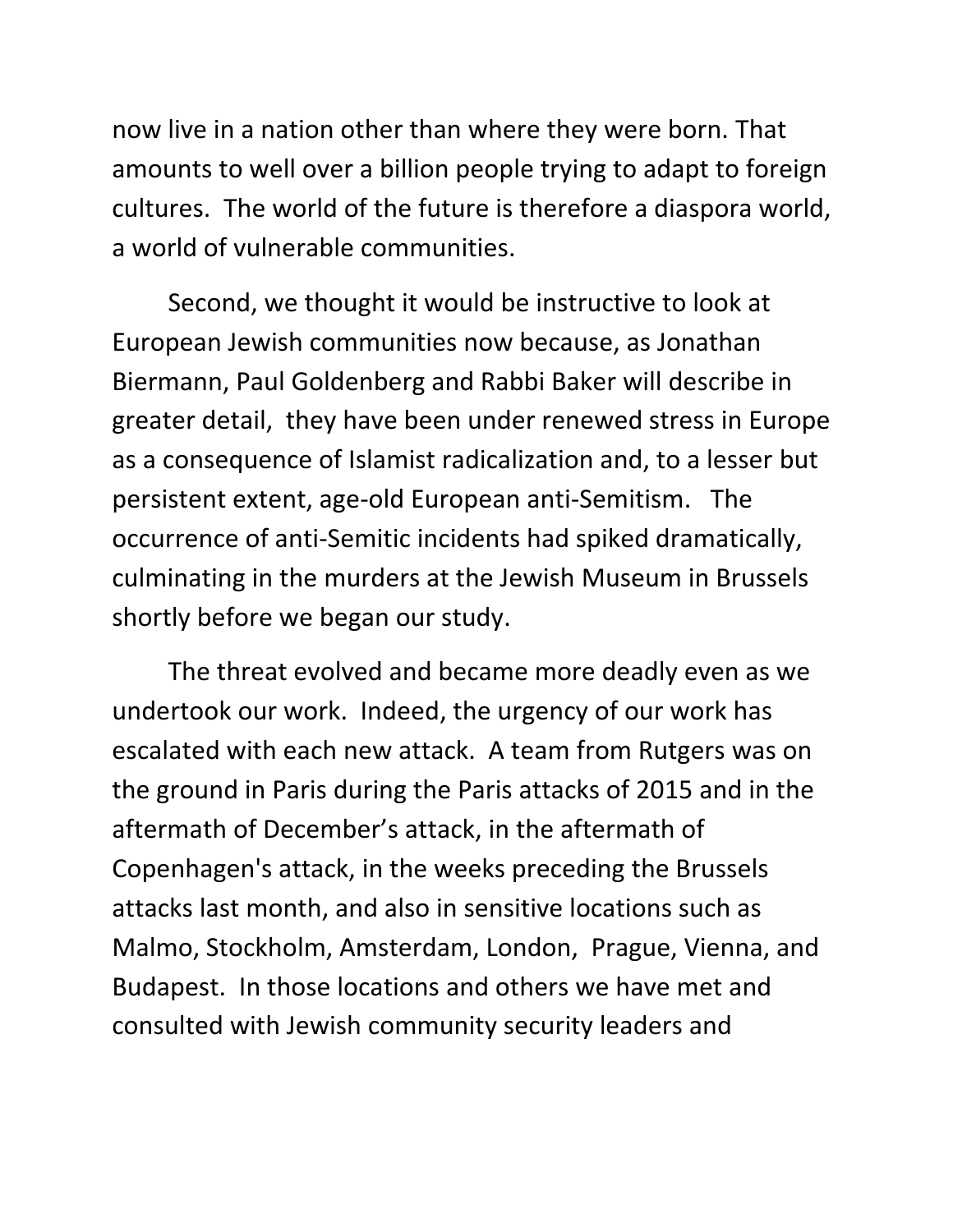representatives of law enforcement, the governments, and civil society.

At the same time, we have worked with U.S. communities and law enforcement partners to develop what FBI officials have called an "off-ramp" from radicalization: an adaptable, multi-disciplinary intervention strategy to attempt to identify precursor conduct and enable communities to protect themselves and each other. The development of such strategies is impossible without a high level of public, community, and civil society engagement with law enforcement.

We did a read-out of preliminary findings at a conference last year in Washington, co-sponsored by the International Association of Chiefs of Police, the Bipartisan Policy Center, and Rutgers, and hosted by the FBI at its headquarters. We also had the opportunity to describe our work at the Hague to an audience of European police chiefs. As a consequence of that meeting, we had planned to conduct a follow-up summit at Europol headquarters this summer.

But the time for conference-level discussion is over. The recent attacks in Paris and Brussels have made more urgent the need to take action now to protect vulnerable communities. The situation on the ground has become dire; the challenge to the Jewish communities has become nothing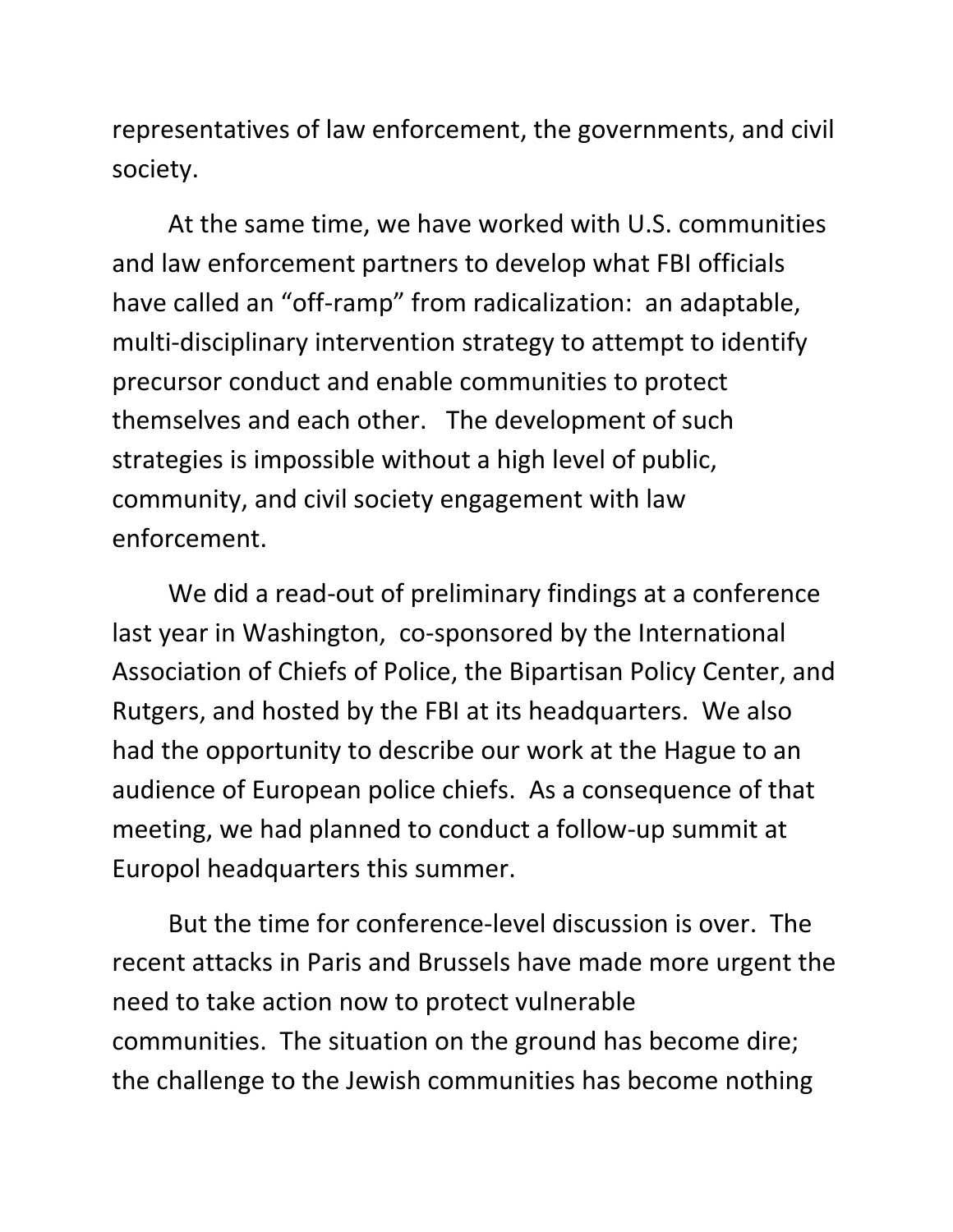less than existential. Many stalwart leaders have become ambivalent about remaining in Europe at all.

The communities have become caught in a double-helix of hate, in which terrorist attacks energize the forces of xenophobia and nationalism, which have tended historically to turn eventually on the Jewish communities. The only thing the Islamist terrorists have in common with such forces is that both hate the Jews. In short, this is a time of particular peril for the Jewish future in Europe, and it is incumbent upon us to do what we can to assure that future.

## Why?

In addition to the fact that assisting these communities is simply the right thing to do, in my view the future of our world of vulnerable communities is at stake. If the oldest diaspora community in the world cannot survive in a place where it has lived for longer than two thousand years, in a place where it survived the Nazis, the future of other vulnerable communities can only be described as bleak. The wholesale slaughter of Christians and nonconforming Muslims in Syria and Iraq and elsewhere begins to look less like isolated atrocities and more like a harrowing vision of our children's future.

After consulting with our European partners in Brussels, Copenhagen, London, the Hague, and elsewhere, we have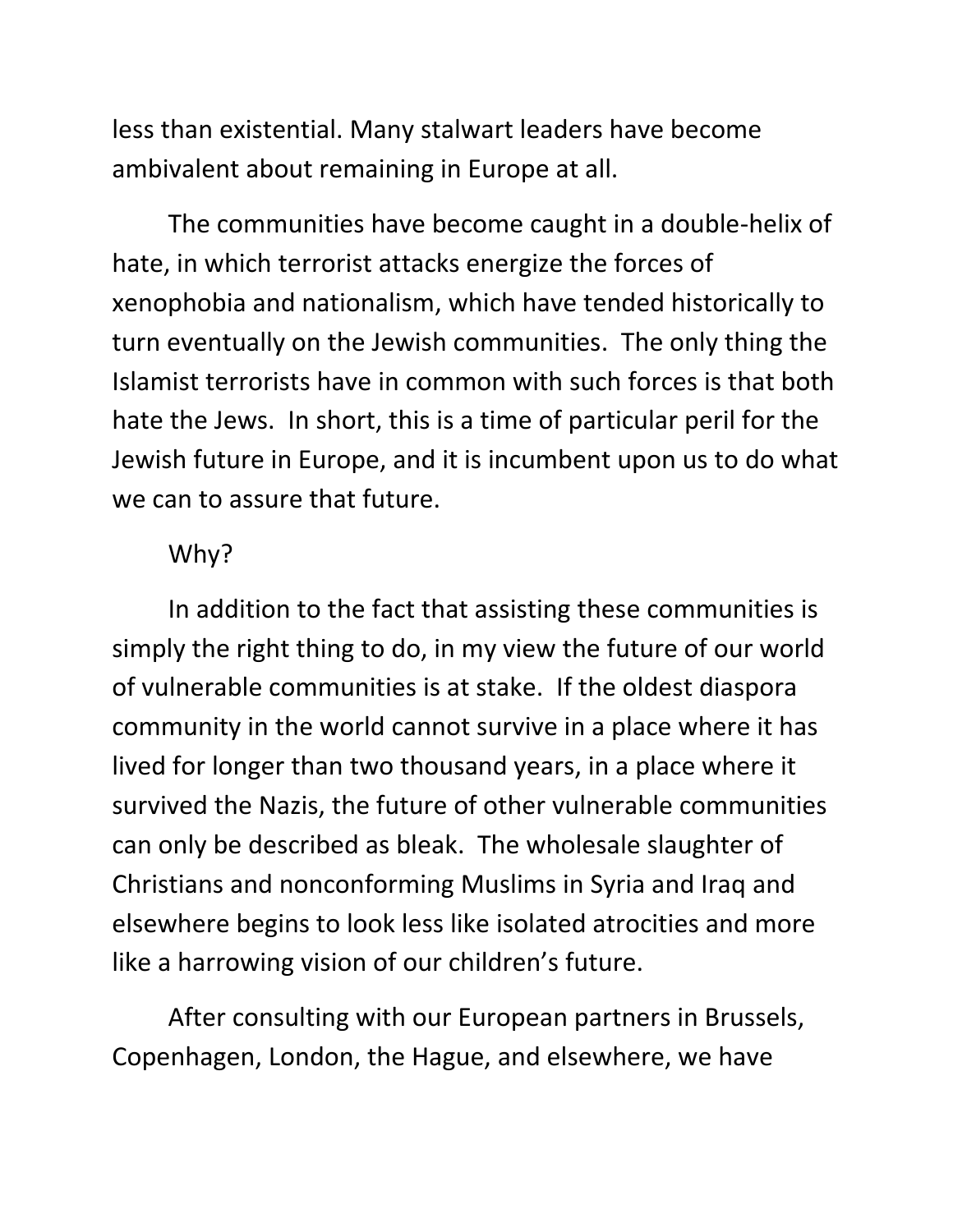decided to take action now in the following ways that are a direct outgrowth of our work.

FIRST, with the encouragement of law enforcement and the affected communities, we will be traveling back to Brussels and Copenhagen in the coming weeks to explore concrete ways in which we might assist the Jewish and other vulnerable communities and law enforcement in working together to enhance public safety. At a meeting of the OSCE last spring in Vienna, many joined the representative of France in calling for some variation of "if you see something, say something" training and public engagement as an essential step in improving public safety. The need for a similar kind of civil defense approach has grown with each attack since then. We are working on refining that approach to meet the needs of individual communities. But our assistance extends beyond that program.

SECOND, with a view to their application to all vulnerable communities, we are writing and plan to publish online this summer the Rutgers Guide to Protecting Vulnerable Communities. This work will provide a distillation of best practices that we have identified in the course of our work. These practices are adaptable to other vulnerable communities and to various law enforcement structures around the world. They will represent our assessment of the most effective ways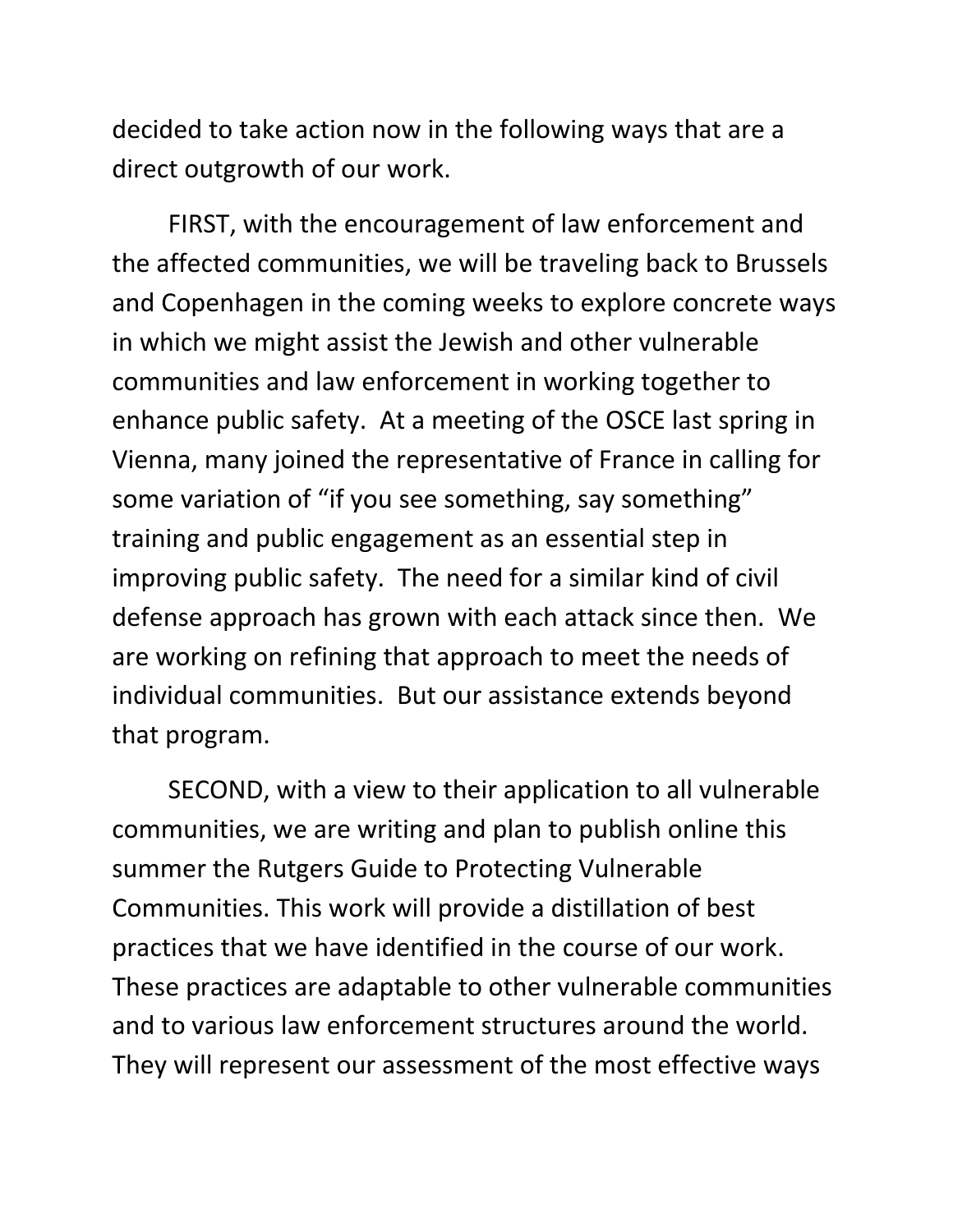in which governments and communities can work together to provide safety for vulnerable populations. They range from relatively obvious and easily adaptable steps -- the creation of crisis management teams within communities; regular exercising in crisis management; facilities audits to ensure that potential soft targets are hardened – to more challenging but essential steps, such as regular communication with law enforcement, training of individuals to identify potential threats, and outreach to other vulnerable communities and elements of civil society in order to develop effective approaches to intervention. The guide will be available to all, and we plan to offer on the ground assistance to those who request it, within our means.

THIRD, we plan to focus our efforts on filling a need that has been highlighted in the United States and in every country we have visited, and echoed by communities, government officials and members of the private sector alike: improved information sharing of open source and social media information. After having consulted with current and former law enforcement officials as well as having heard the concerns of the faith community, ngos, and private sector entities, I believe that a lasting contribution of our project to public safety may well lie in facilitating the more efficient sharing of critical open source information with faith-based communities, ngos, human rights organizations, and the private sector.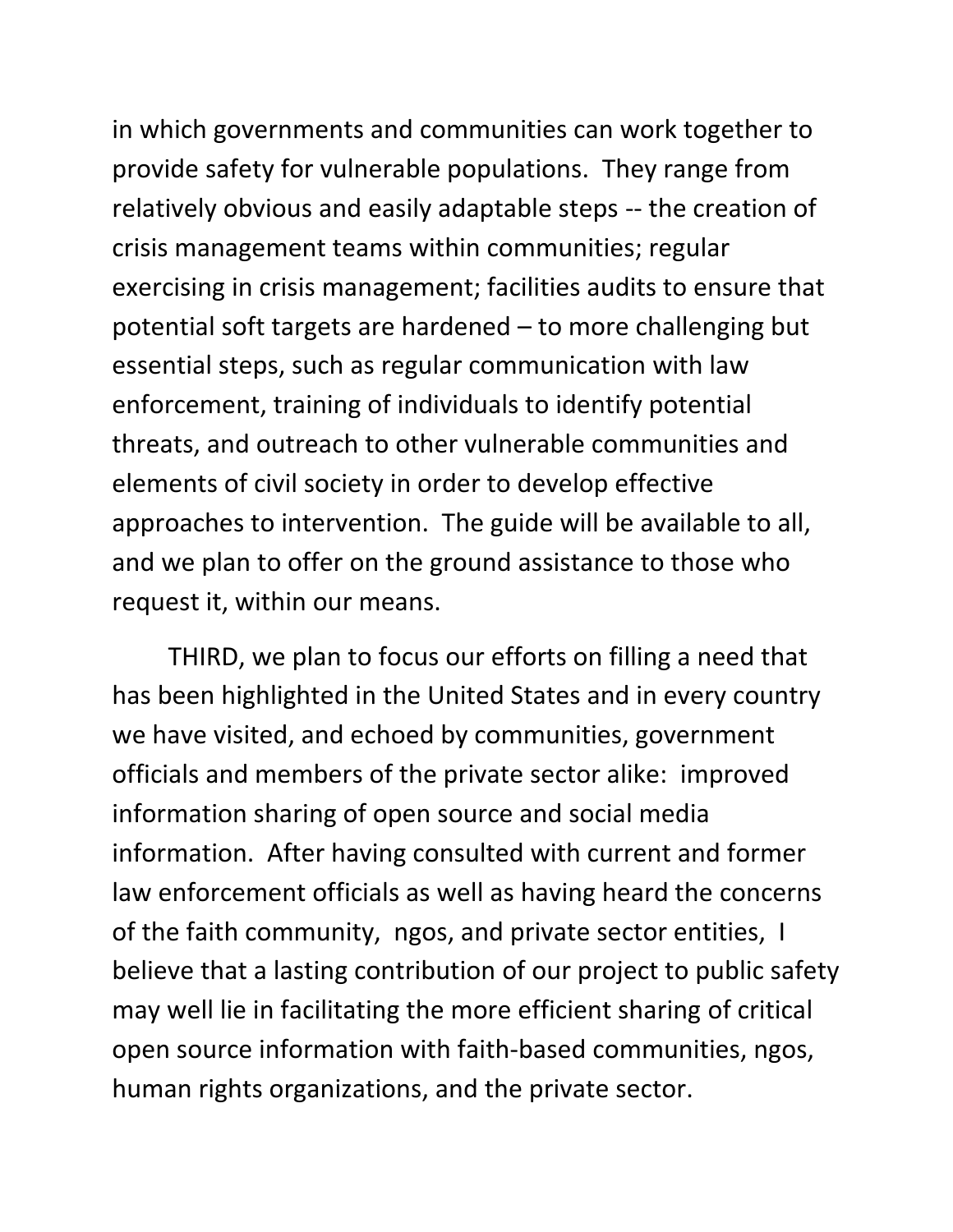This effort would not be meant to replace, but rather to complement, governmental information-sharing efforts which, while admirable, have a necessarily different and primarily law enforcement focus. Such an effort will be fundamental to promoting the enhanced level of public engagement that I believe is required in order to protect public safety.

Mr. Chairman, our work in Europe, and the recent attacks in Paris and Brussels, has underscored the ground truth of every attack and natural catastrophe since 9/11: it is more essential now than ever that the public be engaged at every level in its own protection. As FBI Director Comey and other law enforcement leaders have recognized for over a year now, the threat to public safety is evolving; law enforcement can no longer act alone – if it ever truly could -- in combating it. A better informed, trained, and engaged community is a safer community.

We are committed to providing the education, information, and training that will enable the Jewish and the vulnerable communities of other cultures and beliefs, wherever they are threatened and whenever they ask, not just to survive but to flourish. The stakes for the Jewish and other vulnerable communities today cannot be higher; if done right, however, the rewards from these efforts will be reflected in a safer and more peaceful future for all.